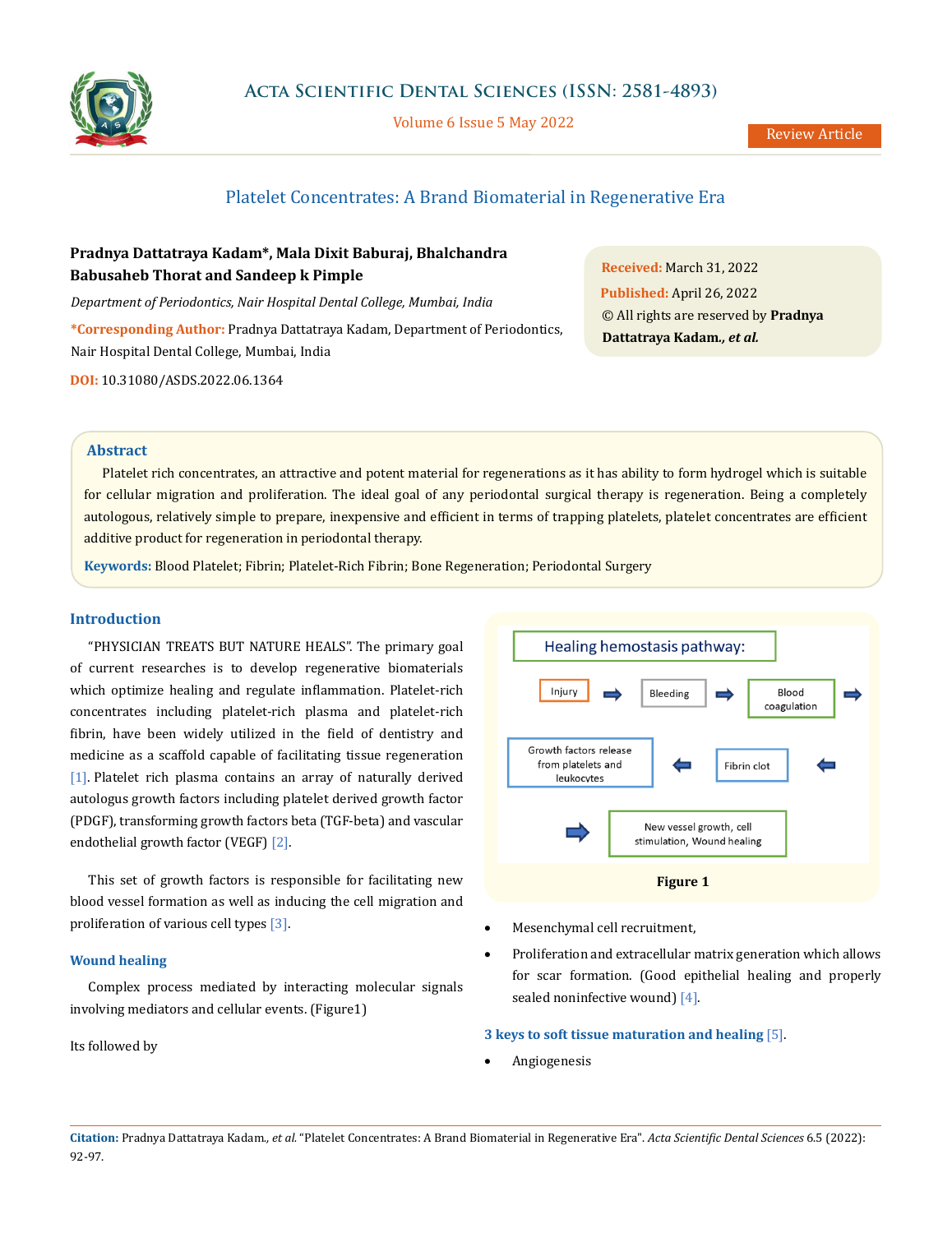- **Immunity**
- • proliferation of epithelium.

## **Preparation methods for various blood derived biomaterials**

- Anticoagulated
- o Cryoprecipitate  $\rightarrow$  addition of thrombin  $\rightarrow$  fibrin glue
- o Platelet rich plasma  $\rightarrow$  addition of thrombin and calcium  $\rightarrow$ platelet gel
- No anticoagulant and direct centrifugation  $\rightarrow$  PRF
- Anticoagulated Platelet concentrates + Cryoprecipitate + calcium = PRF GLUE

#### **History**

| 1970      | Fibrin glue (MATRAS)                                                |  |
|-----------|---------------------------------------------------------------------|--|
| 1975-1979 | Platelet gel                                                        |  |
| 1998      | PRP (MARX., et al.)                                                 |  |
| 2000      | PRF (Choukran., et al.)                                             |  |
| 2006      | CGF (SACCO)                                                         |  |
| 2009      | First classification of platelet concentrate<br>(Dohan., $et al.$ ) |  |
| 2014      | A-PRF by CHOUKRAN                                                   |  |
| 2015      | T-PRF by TUNALI., et al.                                            |  |
| 2015      | I-PRF (MOURAO., et al.)                                             |  |
| 2018      | Alb-PRF                                                             |  |

**Table a**

#### **Classification of platelet concentrates**

Depending upon their leukocyte content and fibrin architecture (Dohan Ehrenfest., *et al.* in 2009)

- Pure platelet -rich plasma: without lecukocytes and with a low-density fibrin network.
- Leukocyte and platelet rich plasma: with leukocytes and with a low-density fibrin network.
- Pure platelet-rich fibrin: without leukocytes and with a highdensity fibrin network.
- Leukocyte and platelet rich fibrin: with leukocytes and with high density fibrin network.

#### **Why PRP replaced with PRF?**

Preparation protocol of PRP lacks standardization.

Although never reported, the addition of bovine thrombin to the platelet concentrate could cause adverse reactions such as urticarial rash, bruising, temporary skin discoloration.

 These disadvantages have reduced the usage of PRP and lead to evolution of "second generation PRP" coined as Platelet rich fibrin which is purely an autologous human thrombin introduced by choukroun., *et al.* in 2001 [6-8]

- PRF is an autologous fibrin-based (membrane, matrix or scaffold) living biomaterial, derived from human blood.
- This concentrate is usually termed as leukocyte and plateletrich fibrin (L-PRF) using a protocol of "700*g* for 12-min".
- Since anticoagulants are removed, blood is subject to clotting over time within the blood collection tube, and it becomes critical to begin centrifugation shortly following blood collection to separate blood layers.
- Also called it as an optimized blood clot.

## **Key elements of Platelet rich fibrin:** (Figure 2)



- Fibrin -supporting matrix
- Platelets -rich in growth factors
- Leukocyte stem cells which helps in neovascularisation and regeneration.

## **Types of PRF** (Figure 3)

Each of these concentrates differs in the quantity of the platelets, leukocytes and fibrin because of variation in Time of the speed Spin during preparation.

**Citation:** Pradnya Dattatraya Kadam*., et al.* "Platelet Concentrates: A Brand Biomaterial in Regenerative Era". *Acta Scientific Dental Sciences* 6.5 (2022): 92-97.

**93**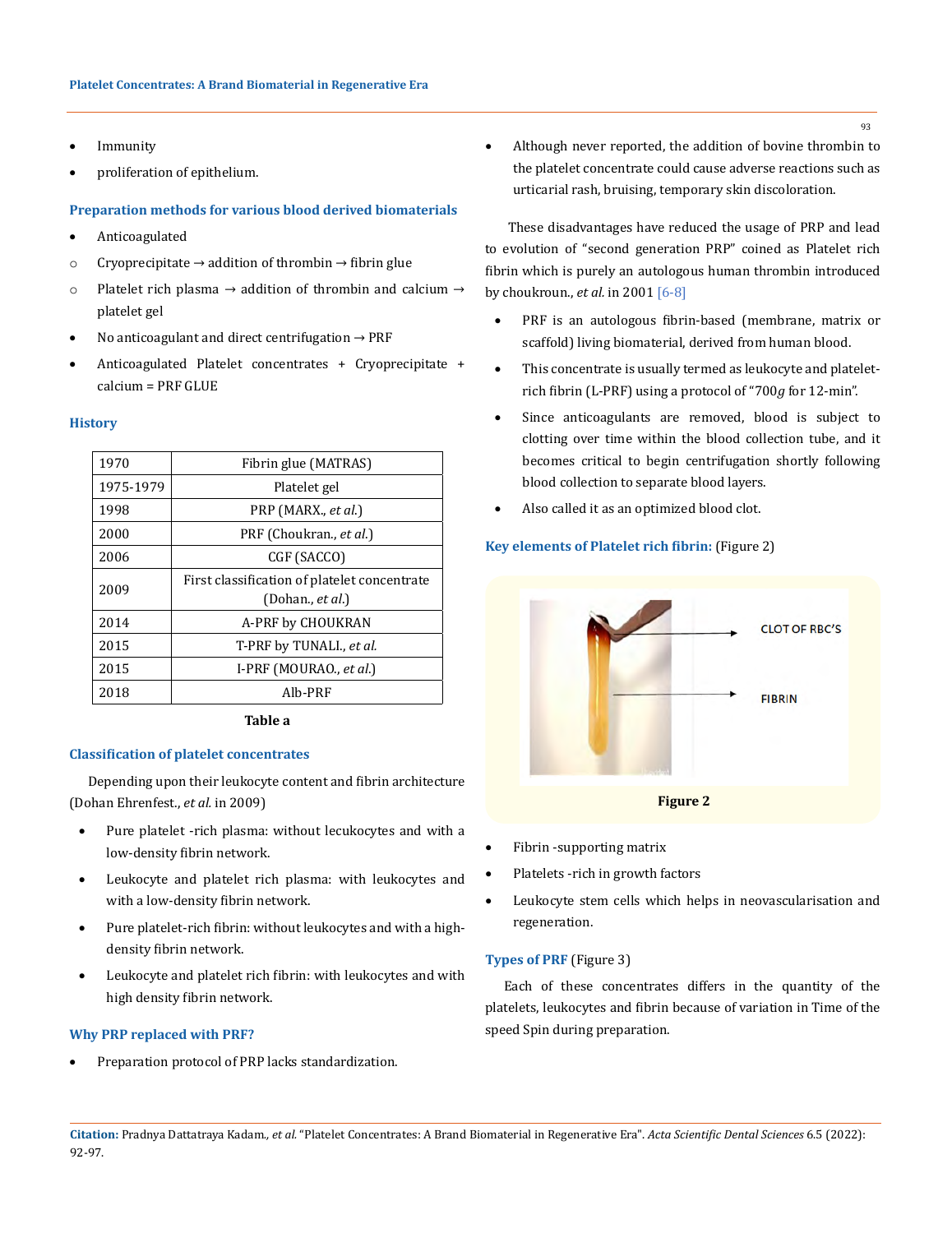

#### **Preparation, protocols and use blood drawing:** (Figure 4)



**Figure 4**

Blood is drawn from the patient (2-12 tubes) using a sterile 10ml vacutainer just before or during surgery.

The tubes with collected samples should immediately put inside the centrifuge (within 2 min.) cause blood will start to coagulate after 1-2 min.

#### **Centrifugation**

The tubes should always be BALANCED by opposing two tubes - To equilibrate the centrifugation forces and to prevent vibrations. Both tubes should contain blood only not water because of difference in density.

- • The blood sample with clot is allowed to rest for approximately 4-8 minutes before extracting the clot from the tube to allow the maturation of it.
- The centrifugation process activates the coagulation process and separates the blood sample into THREE DIFFERENT LAYERS:



#### **Centrifugation protocols**

- Original choukran's PRF protocol: 3000RPM/10 min.
- Dohan ehrenfest's group leukocyte and platelet rich fibrin (L-PRF): 2700 RPM/12 min.
- Choukrans advanced PRF 1500 RPM/14 min
- Choukran's I-PRF: 700 RPM/8 min.
- Titanium PRF(T-PRF): 2800 RPM/12 min

#### **Liquid or injectable -blood concentrates**

I-PRF: 700 RPM for 3 MIN.

```
MPM: 1300 RPM for 3 MIN
```
AFG: RPM for 13 min, 30 sec acceleration, 2700rpm for 2 minutes, 2400 rpm for 4 minutes, 2700 rpm for 4 minutes, 3000 rpm for 3 minutes, final deceleration for 36 seconds.

#### **Membranous blood concentrates**

PRF (choukran., *et al.*)- 3000 RPM for 10 min

L-PRF - 2700 RPM for 12 min

A-PRF - 1300 RPM 15 min

CGF (Sacco., *et al*.)- 30 sec acceleration, 2700rpm for 2 minutes, 2400 rpm for 4 minutes, 2700 rpm for 4 minutes, 3000 rpm for 3 minutes, final deceleration for 36 seconds.

#### **Effect of centrifugation protocols**

Depending upon the centrifugal force there is differential distribution of RBC, PLATELETS, LEUKOCYTES in the PRF clot (Figure 5).

**Citation:** Pradnya Dattatraya Kadam*., et al.* "Platelet Concentrates: A Brand Biomaterial in Regenerative Era". *Acta Scientific Dental Sciences* 6.5 (2022): 92-97.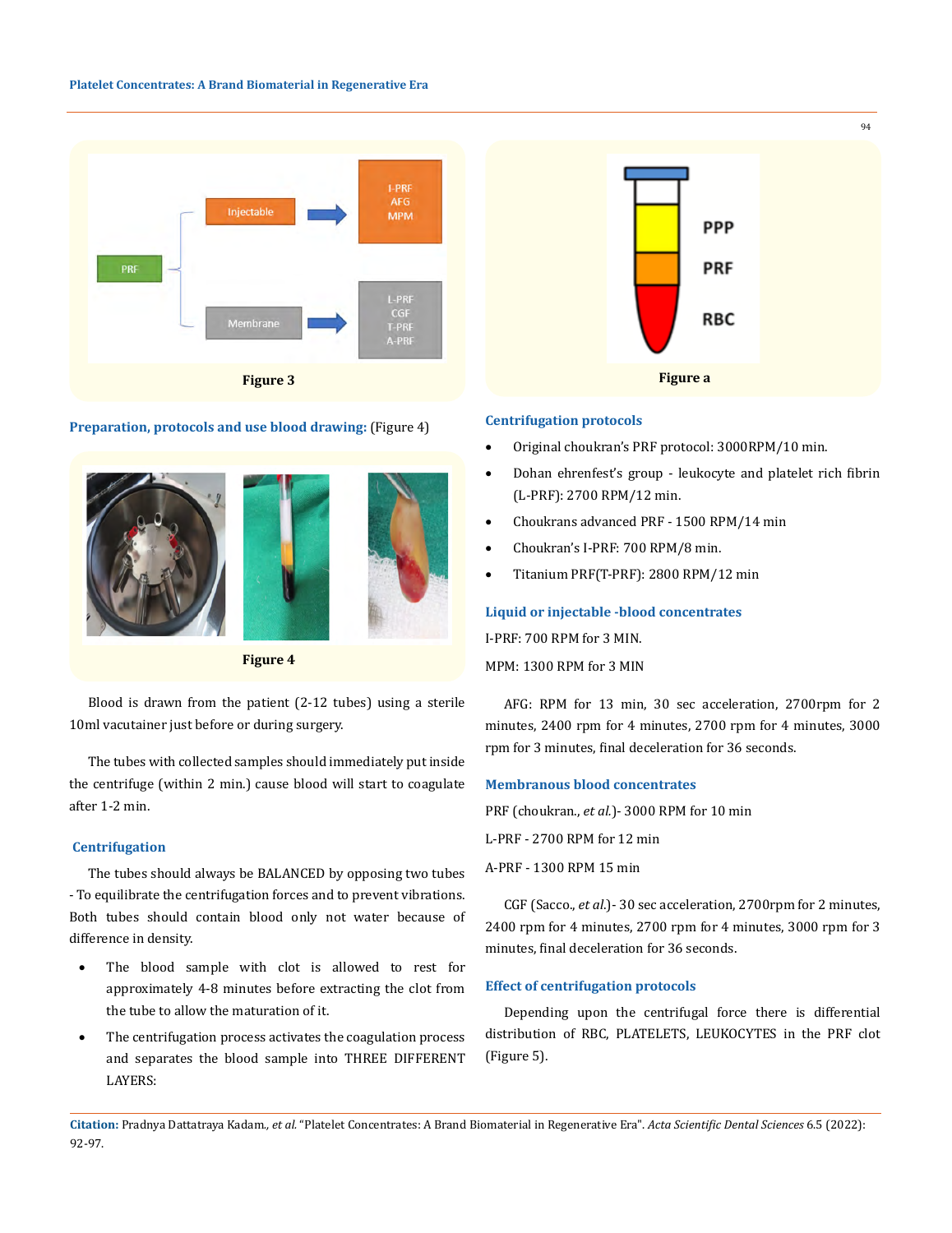

**Figure 5:** Molecular structure -Dohan., et al. 2006 Bilateral junctions in PRP B) Eqilateral junctions in PRF

- Longer the centrifugation  $=$  denser the fibrin clot
- Shorter the centrifugation protocol  $=$  less dense fibrin clot (loose inter- fibrous structure containing more cells.
- Very recently, it was reported that the horizontal centrifugation of PRF was superior at accumulating platelets and leukocytes when compared to the results from standard fixed-angle centrifuges utilized to produce solid-PRF. Both solid-based and liquid-based PRF matrices were obtained with up to 3.5-fold increase in platelet/leukocyte concentrations. Fibrin matrix formed in PRF, which favors the slow and gradual release of growth factors over time when compared to that in PRP [9].

Furthermore, by reducing centrifugation speeds and time, a liquid-PRF (injectable-PRF or i-PRF) was developed with an increased concentration of platelets and leukocytes [10].

#### **Newer concepts**

#### **Albumin gel platelet rich fibrin mixture (Alb-PRF)**

- Kawase., *et al.* 2015
- $\bullet$  700 g for 8 min.
- It is made using Liquid PRF tubes spun using the Bio-PRF horizontal centrifuge for 8 min. and after words undergoing a bio - heating process using the BIO-Heat technology.
- Release 7 key Growth factors PDGF-AA, PDGF-AB, PDGF-BB, TGF-Beta1, VEGF, EGF, IGF1.
- Collect upper most layer of (PPP) and heat at 75 degrees Celsius for 10 min. and form denatured albumin and mix it with the remaining liquid PRF and residual cells inside of buffy coat to form Alb-PRF [11].

## **BIO-PRF (HORIZONTAL CENTRIFUGATION PROTOCOL)**

- Miron., et al. (2019) found about horizontal centrifugation concept. Horizontal centrifugation increase both quantity and concentration of platelets and leukocytes [9].
- Protocols utilized using horizontal centrifugation with the Bio-PRF system are able to accumulate up to 4 times more platelets and leukocytes concentrate, compared to standard fixed-angle centrifuges [9]. (Figure 6).



## **Clinical implication advantages, limitation of platelet concentrates**

#### **Platelet rich plasma**

| <b>Clinical implications</b> | <b>Advantages</b> | <b>Limitations</b> |
|------------------------------|-------------------|--------------------|
| Intrabony defects            | Nontoxic          | Presence of        |
| (Figure 7)                   | Easily available  | bovine thrombin    |
| Sinus lift procedures        | Increased         | which cause        |
| (Figure 9)                   | endothelial,      | allergic reaction  |
| Augmentation                 | epithelial        | Lack of uniformity |
| techniques                   | regeneration.     | in PRP             |
| (Figure 8)                   | Stimulates        | preparation        |
| Peri-implant defects         | angiogenesis and  |                    |
| Ridge preservation           | enhance collagen  |                    |
| Root coverage                | synthesis         |                    |
| (Figure 10)                  |                   |                    |

**Table b**

95

**Citation:** Pradnya Dattatraya Kadam*., et al.* "Platelet Concentrates: A Brand Biomaterial in Regenerative Era". *Acta Scientific Dental Sciences* 6.5 (2022): 92-97.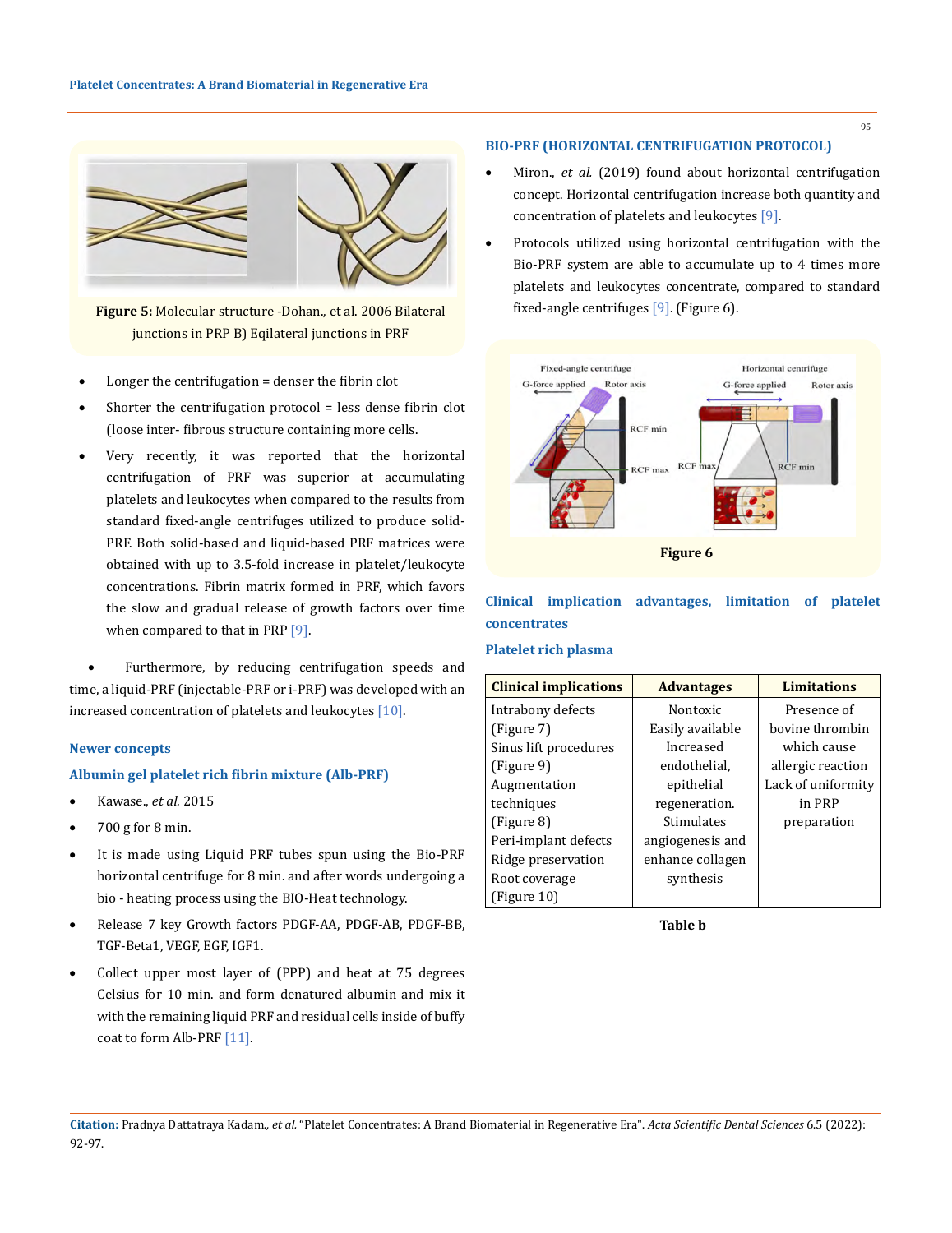

**Figure 7:** Regenerative treatment of intrabony defects with L-PRF carranza 13<sup>th</sup> edition.



Figure 8: Ridge augmentation with L-PRF carranza 13<sup>th</sup> edition

Figure 9: Sinus Floor Augmentation carranza 13<sup>th</sup> edition.



Figure 10: Root coverage procedure carranza 13<sup>th</sup> edition

## **Platelet Rich Fibrin**

| <b>Clinical</b><br><i>implications</i> | <b>Advantages</b>      | <b>Limitations</b> |
|----------------------------------------|------------------------|--------------------|
| Intrabony defects                      | Nontoxic               | As it is produced  |
| (Figure 7)                             | Easily available       | in limited         |
| Sinus lift                             | Increased endothelial. | quantities, which  |
| procedures                             | epithelial and         | limits the         |
| (Figure 9)                             | epidermal              | usage in general   |
| Augmentation                           | regeneration.          | surgery            |
| techniques                             | Stimulates             | PRF membranes      |
| (Figure 8)                             | angiogenesis and       | are totally        |
| Peri-implant                           | enhance collagen       | specific to the    |
| defects                                | synthesis              | donor and          |
| Ridge preservation                     | Standard concept for   | cannot             |
| Root coverage                          | preparation.           | Containing an      |
| (Figure 10)                            |                        | allogenic graft    |
| <b>Furcation defects</b>               |                        | tissue.            |
| Endo perio lesions                     |                        |                    |

**Table c**



**Figure 11:** Ridge augmentation with L-PRF.